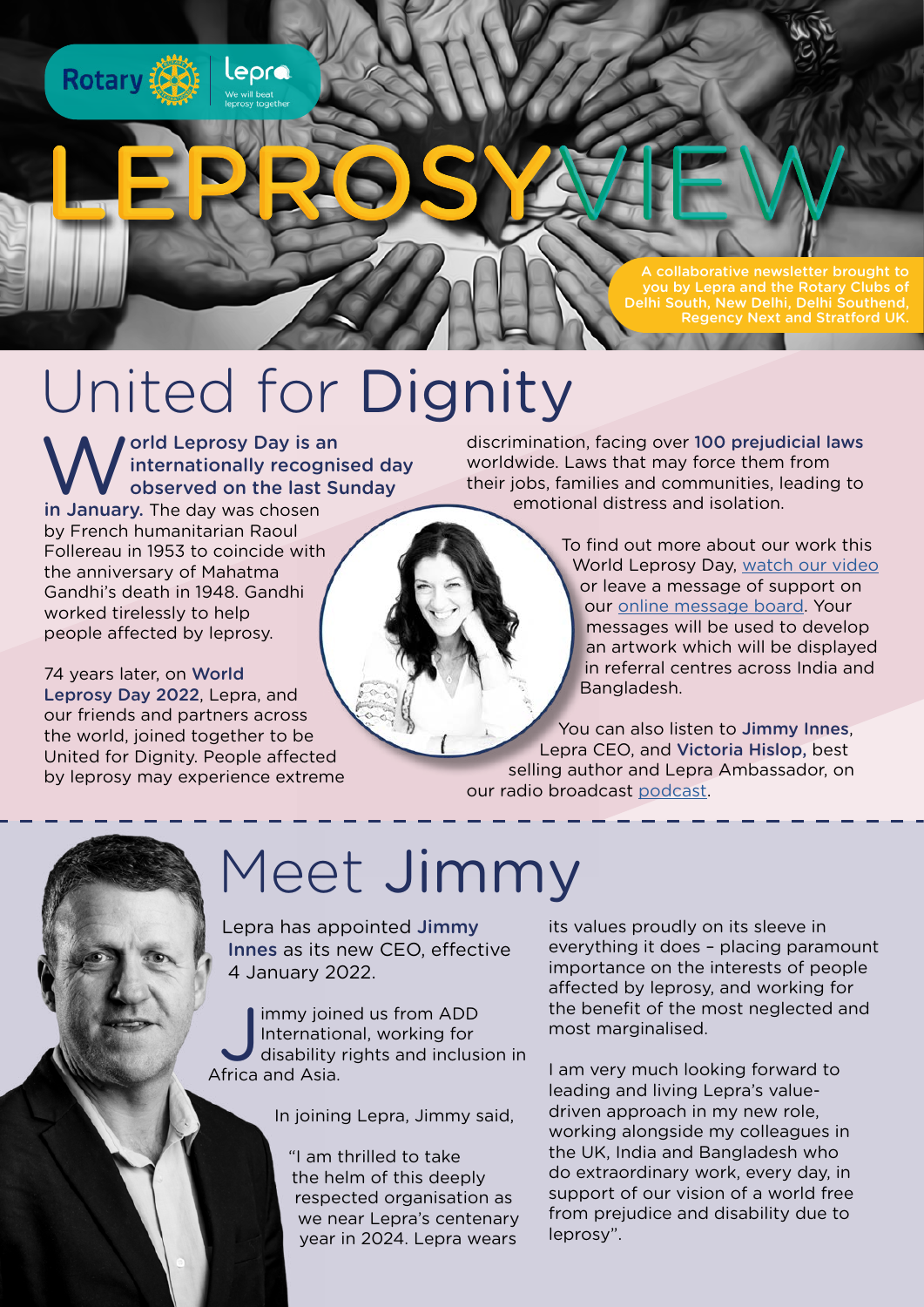

In the Media Spreading the message of the Leprosy Control Project is a key component of our work. Here Project is a key component of our work. Here we highlight recent media coverage.



#### **FREE PRESS**

HOME OPINIONS INDIA WORLD BUSINESS ENTERTAINMENT SPORTS LIFESTLYE EDUCATI ed on: Sunday, January 30, 2022, 10:41 AM IST

World Leprosy Day: Heart-wrenching narratives of those living with the disease

In India, there are 750 leprosy colonies. Nearly two lakh people, patients, and their families live in these secluded leprosy colonies, away from mainstream society

ī

ī

adarchini Datwa

The Free Press Journal: World Leprosy [Day: Heart-wrenching narratives of those](https://www.freepressjournal.in/weekend/world-leprosy-day-heart-wrenching-narratives-of-those-living-with-the-disease)  [living with the disease](https://www.freepressjournal.in/weekend/world-leprosy-day-heart-wrenching-narratives-of-those-living-with-the-disease)

## Leprosy Control Project lauded by

## Shri Om Birla

the company of the company of the company of

In a letter to the Rotary Club of Delhi South (RCDS), Shri Om Birla, Honourable Speaker of Lok Sabha, India said:

 "I laud the work being done by the Rotary Club of Delhi South and its partners in creating awareness about leprosy. It is important that people know that leprosy is curable. Only with this knowledge will the ostracisation of patients end, allowing them to live a life of dignity and security. The work being done by Rotary and its partners in knowledge dissemination is vital and is aligned with the Government's mission of eliminating leprosy from India by 2030. I am sure that going forward, this program will continue to grow and positively impact leprosy patients, their families and the larger community."

In response Mr Pradeep Bahri, CEO Rotary Club Alliance for Leprosy Control said, "In the past, Rotary has been a key driving force for polio elimination across the world. Rotary's global network, infrastructure and learnings from polio can

be utilised for leprosy control and elimination. We have realised that there is a lot of misinformation regarding leprosy, particularly with respect to its perceived incurability, which results in the

exclusion of patients from organised society, making their plight even more deplorable. It is of immense importance that the right information reaches the public. To develop this understanding among the changemakers of tomorrow, create awareness among them from an early age and prevent prejudice. Rotary will also organise essay writing and painting competitions for college and school students. We are looking forward to the active and large-scale participation of India's youth in the same."

The news of the commendation was covered by APN News, The Statesmen,

India CSR, and Devidscourse ensuring the message and work of the Leprosy Control Project was shared far and wide.

Together with the RCDS, we are delighted to have the work of the Leprosy Control Project commended and continue to advance our joint goals over the next ten years.

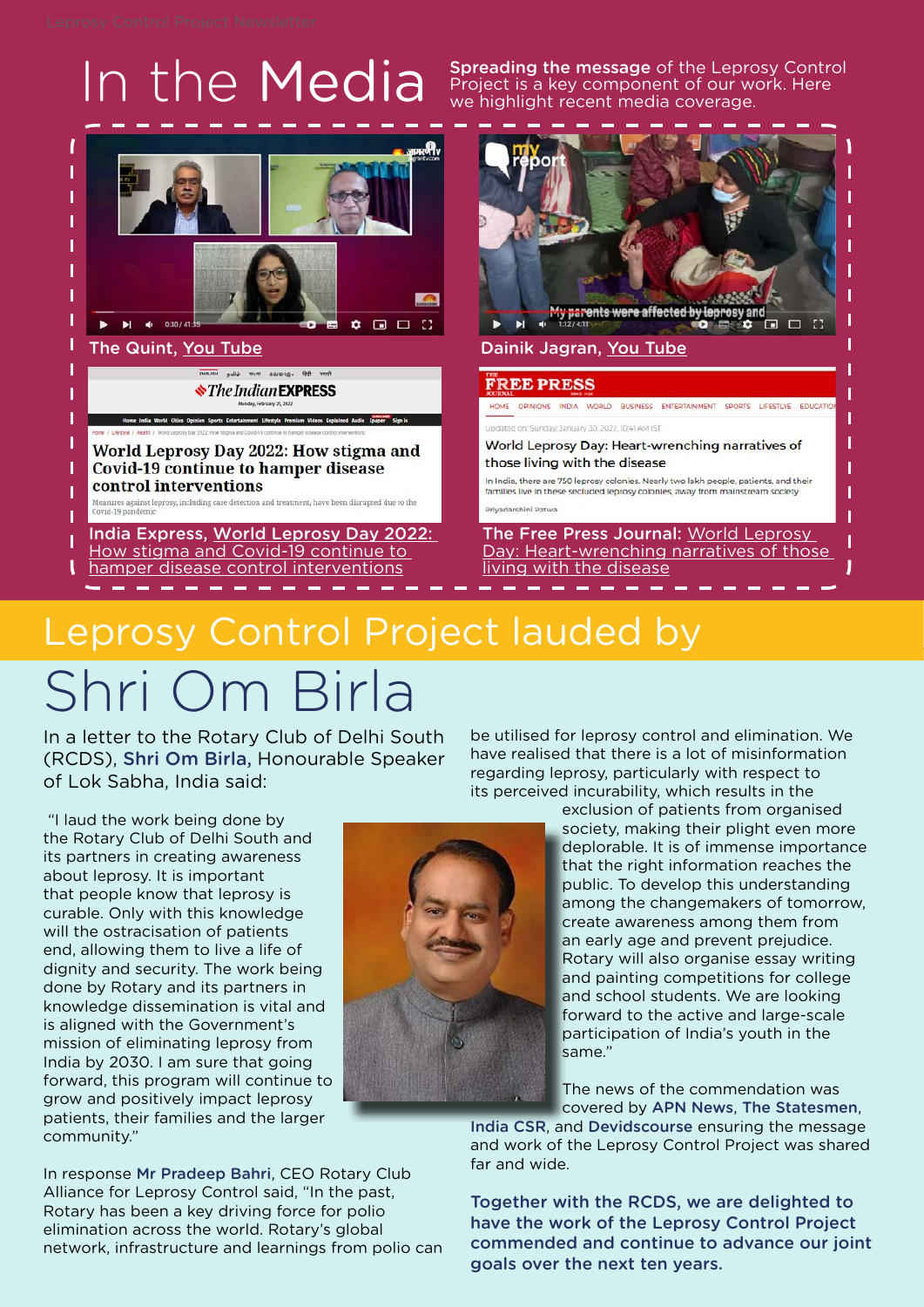# Global Grants Update

I in the last issue of Leprosy View, we rest that Rotary International had approve Global Grant funding to support two n the last issue of Leprosy View, we reported that Rotary International had approved

Updates Rotary Clubs of Jubilee Hills, India and Stratford, UK, and will enable Lepra to train up a new cohort of specialist leprosy healthcare

additional training programmes which address the skills gap in leprosy healthcare in India.

We are pleased to announce that funding has now been released and the projects will commence at the end of February 2022. Both projects are supported by the



The two 12-month projects will see 30 new specialist leprosy technicians – 15 shoe technicians and 15 ulcer dressers – and 30 new physiotherapy care assistants, all of whom will be women with either lived experience of leprosy themselves, or with a family member who has been affected by it.

workers.

Droject

### The Leprosy Control Project Rotary Delhi

The aim of the Leprosy Control Project is to promote disease prevention and treatment programmes, whilst providing healthcare and rehabilitation for physical disabilities caused by leprosy. Our latest update also highlights the work being carried out to strengthen regional health care provision.

#### From July to November 2021:

Despite disruption from the pandemic, two major training programmes have been instigated reaching:

60 auxiliary nurse midwives and  $9$ ulcer dressers have been trained on how to identify and diagnose early leprosy cases and



the necessary skills to conduct active case finding.

52 government medical officers have received training on the management of leprosy cases.



### Why leprosy?

- Over 3 million people living with undiagnosed leprosy.
- Over 4 million people are living with a life-changing disability as a result of leprosy
- Every year over 120,000 Indian men, women and children are diagnosed with leprosy, with over 60% of global leprosy cases in India.

#### During December 2021:

31 camps have been held on patient selfcare which includes counselling



and physiotherapy.